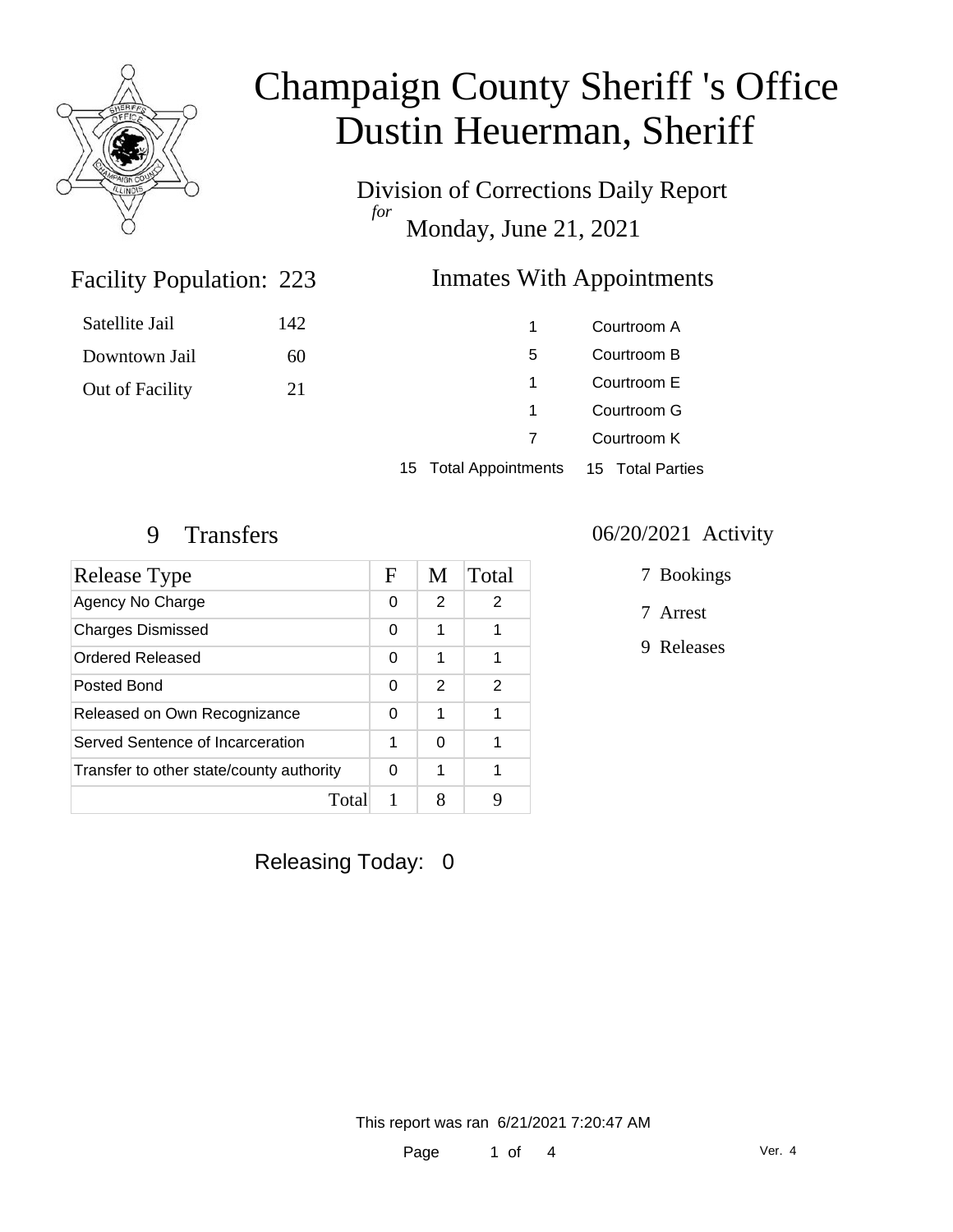

# Champaign County Sheriff 's Office Dustin Heuerman, Sheriff

Division of Corrections Daily Report *for* Monday, June 21, 2021

### Custody Status Count

- Electronic Home Dentention 20
	- Felony Arraignment 4
		- Felony Other 1
	- Felony Pre-Sentence 6
		- Felony Pre-Trial 133
	- Felony Sentenced CCSO 2
	- Felony Sentenced IDOC 31
	- Felony Sentenced Other 1
		- Hold Other 2
	- Hold Sentenced CCCC 1
	- Misdemeanor Arraignment 3
		- Misdemeanor Pre-Trial 8
			- Petition to Revoke 2
			- Remanded to DHS 7
		- Traffic Sentenced CCSO 2
			- Total 223

This report was ran 6/21/2021 7:20:47 AM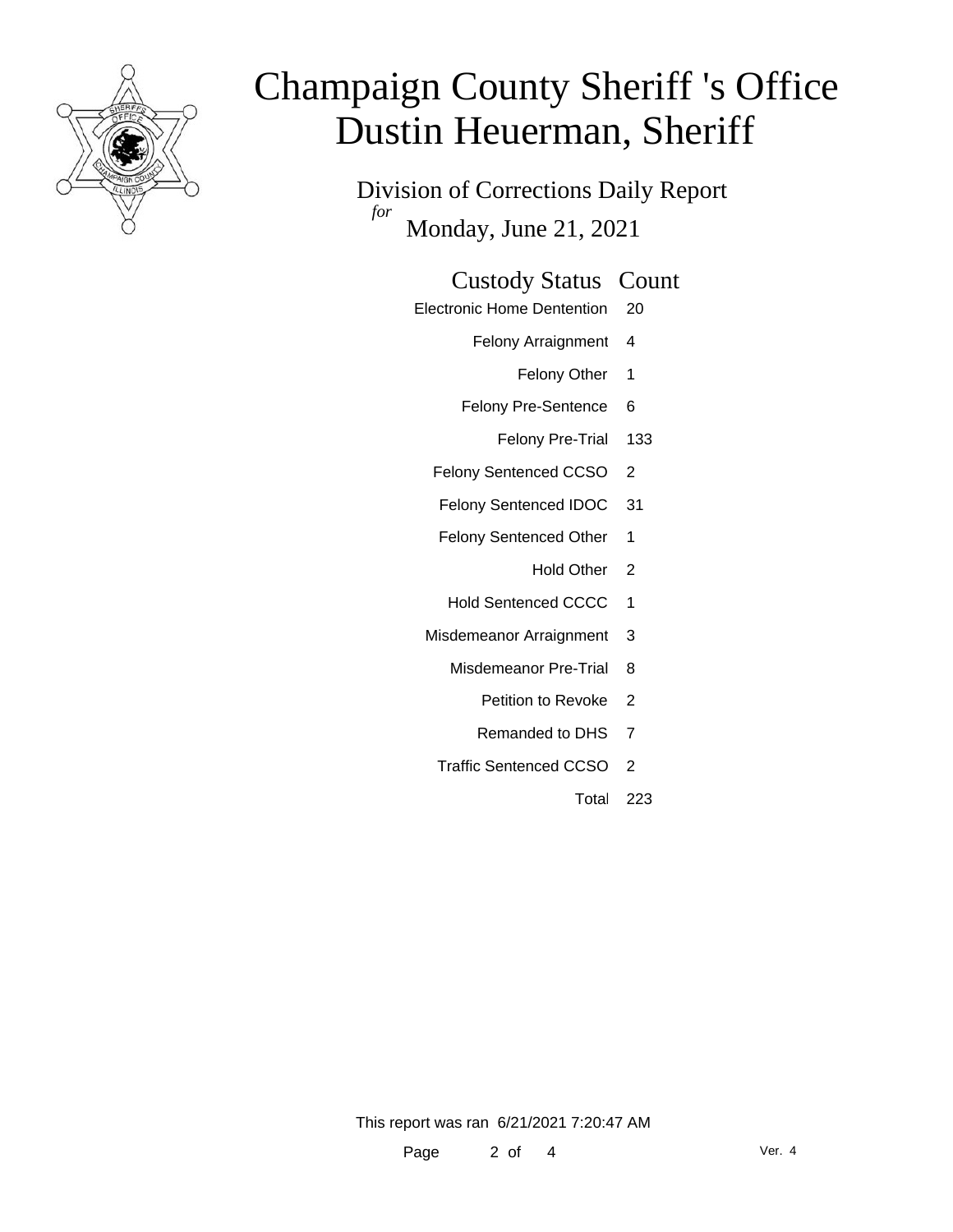

# Champaign County Sheriff 's Office Dustin Heuerman, Sheriff

Division of Corrections Daily Report *for* Monday, June 21, 2021

## Inmates With Appointments

| Jailing Party Name           | Location    | Number of Records / Node |
|------------------------------|-------------|--------------------------|
| BOURLAND, ANDREW THOMAS      | Courtroom K | 1 / Satellite Jail       |
| <b>BROWN, BRANDON RAY</b>    | Courtroom K | 1 / Satellite Jail       |
| COCHRAN, SANDRELLO ALEXANDER | Courtroom B | 1 / Satellite Jail       |
| DAVIS, ARTRE LAVAE           | Courtroom A | 1 / Satellite Jail       |
| DAVIS, MICHAEL CARREY        | Courtroom G | 1 / Satellite Jail       |
| DIAL, CLAYTON COLE           | Courtroom B | 1 / Satellite Jail       |
| DIXON, JALEN JABARRI         | Courtroom B | 1 / Downtown Jail        |
| FARROW, ALFRED               | Courtroom B | 1 / Satellite Jail       |
| MEADE, MERCADEEZ A           | Courtroom K | 1 / Satellite Jail       |
| NORWOOD, DEVONTA COREY       | Courtroom K | 1 / Satellite Jail       |
| RUSH, MARION EARL, Junior    | Courtroom E | 1 / Downtown Jail        |
| SAMPLE, LEVI BRANDON         | Courtroom K | 1 / Satellite Jail       |
| TIMPONE, GAGE DOUGLAS        | Courtroom B | 1 / Satellite Jail       |
| <b>WATSON, DUSTIN MIKEL</b>  | Courtroom K | 1 / Satellite Jail       |
| <b>WICK, STEVEN JOSEPH</b>   | Courtroom K | 1 / Satellite Jail       |

### **Transfers**

| <b>CLEMONS, LAWRENCE DELANO</b>                              | Released on Own Recognizance                            | Satellite Jail |
|--------------------------------------------------------------|---------------------------------------------------------|----------------|
| <b>COWART, TRISTAN LEE</b>                                   | <b>Charges Dismissed</b>                                | Satellite Jail |
| DROUGHNS, DENISHA YVELLATTE Served Sentence of Incarceration |                                                         | Satellite Jail |
| MABERRY, GAIGE MICHEAL LEE                                   | Agency No Charge                                        | Satellite Jail |
| MARTE, VICTOR JAVIER                                         | Ordered Released                                        | Satellite Jail |
| THROWER, DUANE                                               | Posted Bond                                             | Satellite Jail |
| TIRADO, JOSE RAFAEL, Junior                                  | Transfer to other state/county authority Satellite Jail |                |
| <b>WELLS, JIAMANTE AMORE</b>                                 | Posted Bond                                             | Satellite Jail |
| WINSTON, AIRON MAURICE                                       | Agency No Charge                                        | Satellite Jail |

This report was ran 6/21/2021 7:20:47 AM